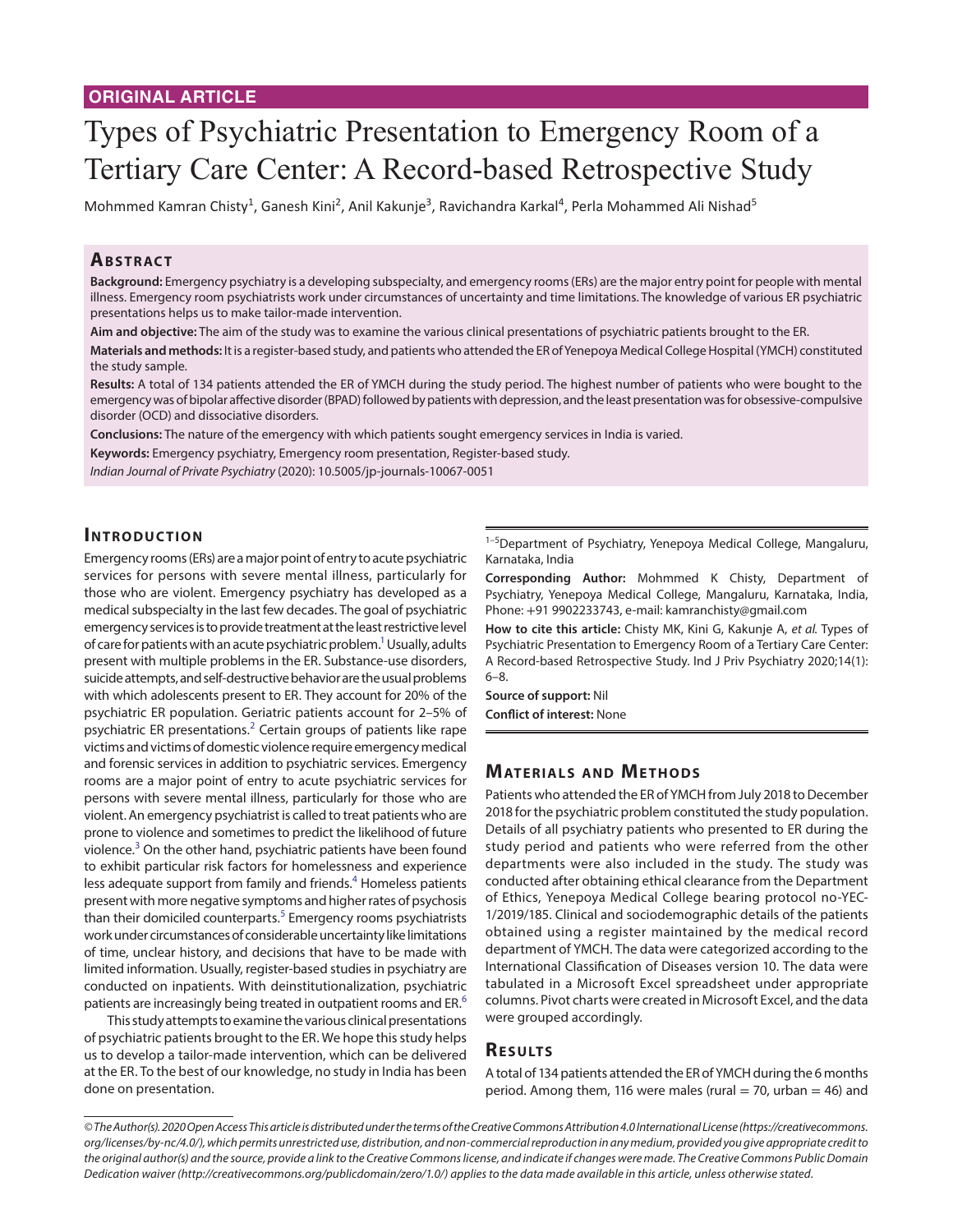<span id="page-1-2"></span>66 were females (rural  $=$  7, urban  $=$  59). The most frequent diagnosis for which ER psychiatric treatment was sought was bipolar affective disorder (BPAD) ( $n = 41$ ), among whom 16 were male with a rural background with a mean age of  $31.53 \pm 8.36$ , 13 were male patients with an urban background with a mean age of  $31.53\pm8.36$ , and 3 were female from an urban background with a mean age of  $25.33 \pm 2.30$  as shown in [Table 1](#page-1-0). The patients with depression ( $n=36$ ) have secondhighest presentation; most of the patients presented with worsening of somatoform/insomnia. Nineteen male patients with depression with a mean age of 42.73  $\pm$  12.56 were from a rural background and 13 males with a mean age of 41.61  $\pm$  11.04 were from an urban background. Thirty-two patients came for alcohol dependence syndrome (ADS) and associated complications with either withdrawal seizures or delirium. None of the patients sought ER for deaddiction. Schizophrenia patients ( $n = 20$ ) are presented to ER with various manifestations, and most of the patients with schizophrenia were bought to YMCH by social workers due to exaggerations of symptoms mostly due to poor adherence to treatment. Patients with panic disorder ( $n = 12$ ) usually presented to the ER at midnight. In the 6 months of study, only one patient for dissociative disorder and one patient for obsessive-compulsive disorder (OCD) presented to ER as shown in [Table 2](#page-1-1), and the same is depicted in [Figure 1](#page-2-1).

### **Dis c u s sio n**

In our study, we found that 30% of the patients who sought treatment in the ER were having a diagnosis of BPAD. This result is

comparable to a study conducted in AIIMS Delhi by Kumar et al.<sup>[7](#page-2-0)</sup> Patients with BPAD during manic episodes are extremely violent and are easily recognized by family members and they come to medical attention immediately. Irritability and violence by patients are frequently referred to tertiary care centers like YMCH as the medical officers, nursing staff, resident doctors, and ancillary workers in primary health care centers are not sufficiently trained on how to handle violence by patients with mental health conditions. In our study, most of the patients had a diagnosis of severe depression with/without psychotic symptoms, and the patient presented with either worsening of somatic symptoms or insomnia. In the study done by Jain et al. a significant number of patients who presented to the ER with depression had attempted suicide.<sup>[8](#page-2-0)</sup> The disparity between our result and the study conducted by Jain et al. could be due to the fact that the primary catchment area for YMCH is the Kasargod district, Kerala, which is a Muslim majority district. Since suicide is forbidden in Islam, even though patients have suicidal thoughts they had not attempted suicide. Alcohol dependence syndrome was the next commonest presentation in our study as 17% of the samples were diagnosed to have ADS, which is comparable to the previous study conducted by Richoux et al. in Cochin.<sup>[9](#page-2-0)</sup> Most of our patients with schizophrenia had an exacerbation of psychotic symptoms due to poor adherence and were bought by social workers. Our schizophrenia patients are less frequently presented with concurrent substance use and violence than the Western countries where there is easy access to guns. In the study done by Dani and Thienhaus in Washington DC, they

<span id="page-1-0"></span>**Table 1:** Mean and standard deviations (SD) of age, gender, and regional distribution of patients presented to the emergency room

|                              | Rural             |           | Urban             |                   |
|------------------------------|-------------------|-----------|-------------------|-------------------|
| Diagnosis                    | Male              | Female    | Male              | Female            |
| Alcohol dependence syndrome  | $42.12 \pm 9.20$  | <b>NA</b> | $32.25 \pm 9.25$  | $39.5 \pm 9.19$   |
| Bipolar affective disorder   | $31.53 + 8.36$    | <b>NA</b> | $31.53 \pm 8.36$  | $25.33 \pm 2.30$  |
| Depression                   | $42.73 \pm 12.56$ | <b>NA</b> | $41.61 \pm 11.04$ | $45.33 \pm 12.50$ |
| Dissociative motor disorder  |                   | -         | <b>NA</b>         |                   |
| Osessive-compulsive disorder |                   |           | <b>NA</b>         |                   |
| Panic disorder               |                   | <b>NA</b> | $29 \pm 11.28$    | $28.5 \pm 5.06$   |
| Schizophrenia                | $35.75 \pm 9.71$  | <b>NA</b> | $36 \pm 9.48$     | NA.               |

Note: NA, mean and SD not available due to a single sample; –, no data available

<span id="page-1-1"></span>

| Table 2: The age, gender, and regional distribution of patients presented to the emergency room are shown here |  |  |
|----------------------------------------------------------------------------------------------------------------|--|--|
|                                                                                                                |  |  |

|                              |      | Rural  |                    | Urban |        |             |             |
|------------------------------|------|--------|--------------------|-------|--------|-------------|-------------|
| Diagnosis                    | Male | Female | <b>Rural total</b> | Male  | Female | Urban total | Grand total |
| Alcohol dependence syndrome  | 16   |        | 17                 | 4     | 2      | 6           | 23          |
| Bipolar affective disorder   | 23   | 2      | 25                 | 13    | 3      | 16          | 41          |
| Depression                   | 19   |        | 20                 | 13    | 3      | 16          | 36          |
| Dissociative motor disorder  |      |        |                    |       |        |             |             |
| Osessive-compulsive disorder |      |        |                    |       |        |             |             |
| Panic disorder               |      |        |                    |       | 4      | 11          | 12          |
| Schizophrenia                | 12   |        | 13                 | 6     |        | 7           | 20          |
| <b>Grand total</b>           | 70   |        | 77                 | 46    | 13     | 59          | 134         |